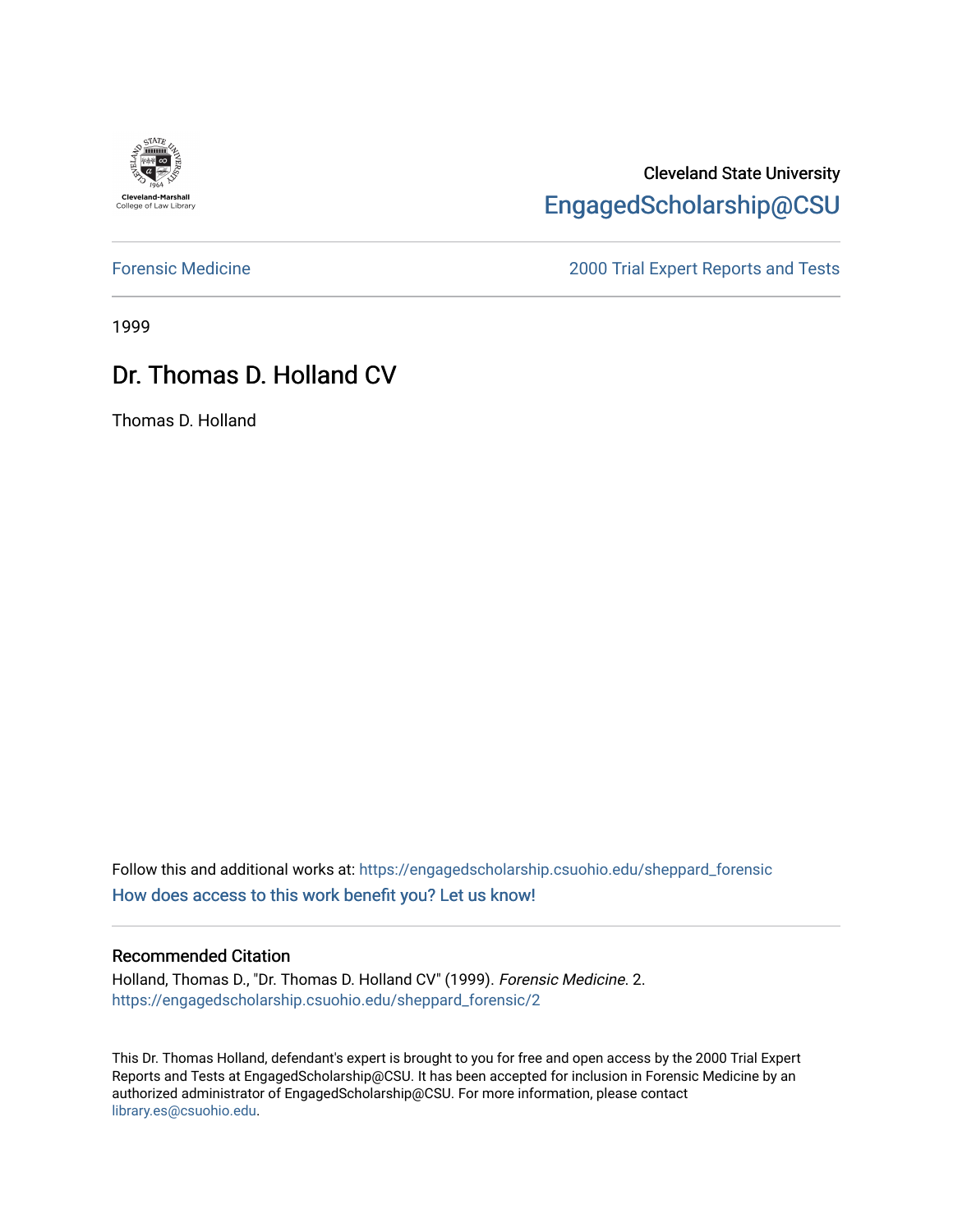#### *CURRICULUM VITAE*

 $\mathcal{A} \subset \mathcal{A}$  .

### **Thomas Dean Holland US Army Central Identification Laboratory, Hawaii 310 Worchester Avenue Hickam AFB, HI 96853-5530 (808) 448-8032 (Office) (808) 448-7813 (Fax)**

#### **Hollandt@Hickam-CILHI.Army.Mil (E-Mail)**

| <b>EDUCATION:</b>                   | AB (Fine Arts, magna cum laude, phi beta kappa) University of<br>Missouri-Columbia (1979)<br>MA (Anthropology) University of Missouri-Columbia (1985)<br>PhD (Anthropology) University of Missouri-Columbia (1991)<br>(Dissertation: Archaeological and Biological Analysis of<br>the Campbell Site) |
|-------------------------------------|------------------------------------------------------------------------------------------------------------------------------------------------------------------------------------------------------------------------------------------------------------------------------------------------------|
| <b>CERTIFICATION:</b>               | Diplomate (No. 51: By Examination), American Board of Forensic<br>Anthropology                                                                                                                                                                                                                       |
| <b>PRESENT POSITIONS:</b>           | <b>Scientific Director</b><br>US Army Central Identification Laboratory, Hawaii                                                                                                                                                                                                                      |
|                                     | <b>Forensic Consultant</b><br><b>New York State Police</b>                                                                                                                                                                                                                                           |
| <b>PROFESSIONAL MEMBERSHIPS:</b>    | American Academy of Forensic Sciences<br>American Society of Crime Laboratory Directors                                                                                                                                                                                                              |
| PROFESSIONAL EXPERIENCE (SELECTED): |                                                                                                                                                                                                                                                                                                      |
| 1999                                | Instructor, University of Hawaii-West Oahu                                                                                                                                                                                                                                                           |
| 1998-                               | Affiliated Graduate Faculty, University of Hawaii                                                                                                                                                                                                                                                    |
| 1998-                               | Consultant to the New York State Police, Bureau of Criminal<br>Investigation                                                                                                                                                                                                                         |
| 1994-1994                           | Senior Anthropologist<br>US Army Central Identification Laboratory, Hawaii                                                                                                                                                                                                                           |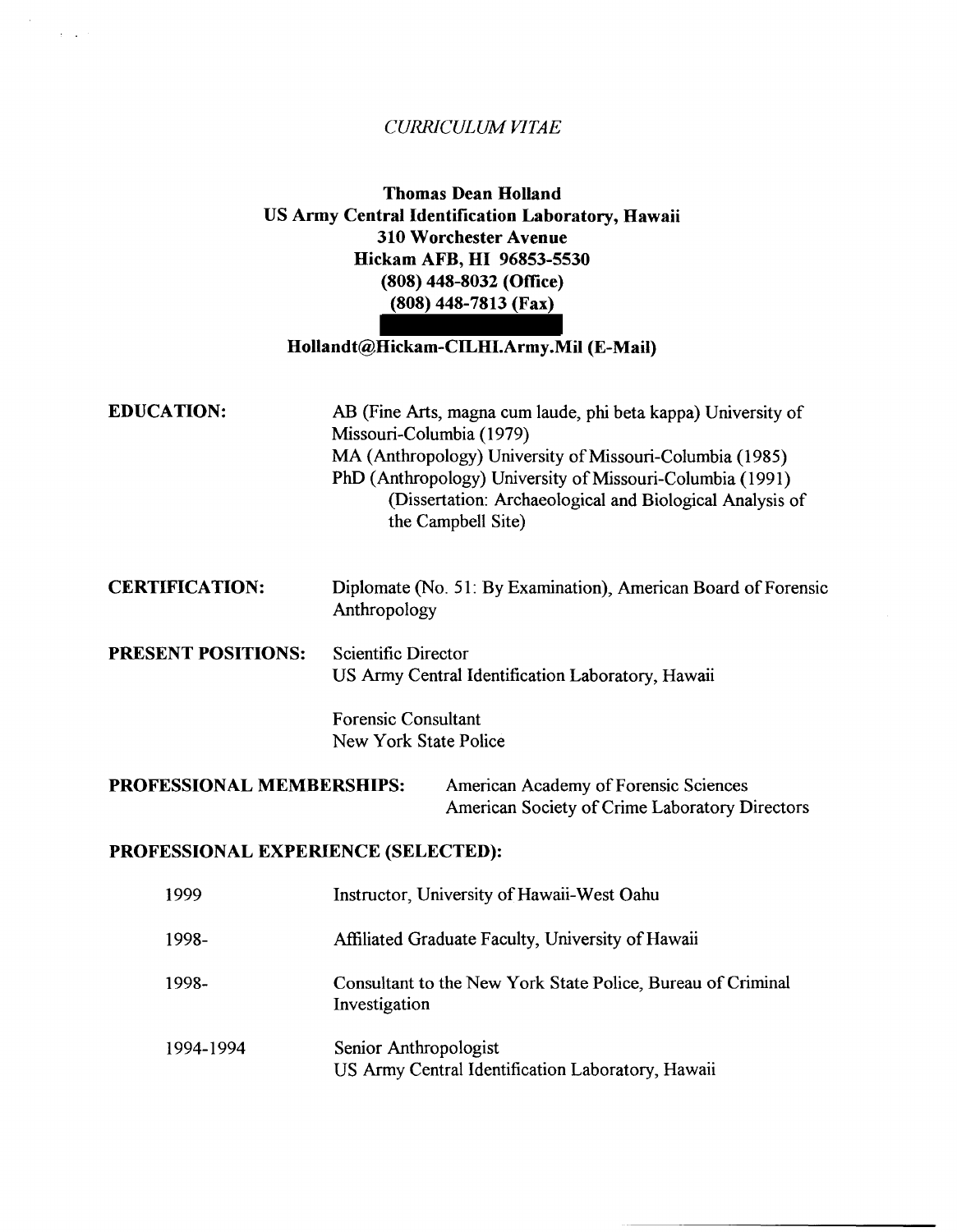$\hat{r} = \hat{r}$ 

| 1992-1994 | <b>Physical Anthropologist</b><br>US Army Central Identification Laboratory, Hawaii |
|-----------|-------------------------------------------------------------------------------------|
| 1990-1992 | <b>Associate Curator</b>                                                            |
|           | Museum of Anthropology                                                              |
|           | University of Missouri-Columbia                                                     |
| 1988-1990 | <b>Assistant Curator</b>                                                            |
|           | Museum of Anthropology                                                              |
|           | University of Missouri-Columbia                                                     |
| 1990      | <b>Osteological Consultant</b>                                                      |
|           | Missouri Department of Natural Resources                                            |
| 1988      | Instructor                                                                          |
|           | Department of Anthropology                                                          |
|           | University of Missouri-Columbia                                                     |
| 1983-1987 | <b>Research Assistant</b>                                                           |
|           | <b>American Archaeology Division</b>                                                |
|           | University of Missouri-Columbia                                                     |
| 1980-1983 | Archaeologist I                                                                     |
|           | American Archaeology Division                                                       |
|           | University of Missouri-Columbia                                                     |
| 1983      | <b>Osteological Consultant</b>                                                      |
|           | Iowa Office of Historic Preservation                                                |
|           |                                                                                     |

# **ARCHAEOLOGICAL FIELD EXPERIENCE (SELECTED):**

| 1992-     | Recovery Team Leader, US Army CILHI teams operating in China,<br>Iraq, Korea, Kuwait, North and South Korea, and Southeast Asia |
|-----------|---------------------------------------------------------------------------------------------------------------------------------|
| 1983-1992 | Director or Assistant Director for 8 archaeological projects<br>(prehistoric and historical survey, testing, and recovery)      |

 $\mathcal{C}^{\pm}$ 

## **REFEREED PUBLICATIONS:**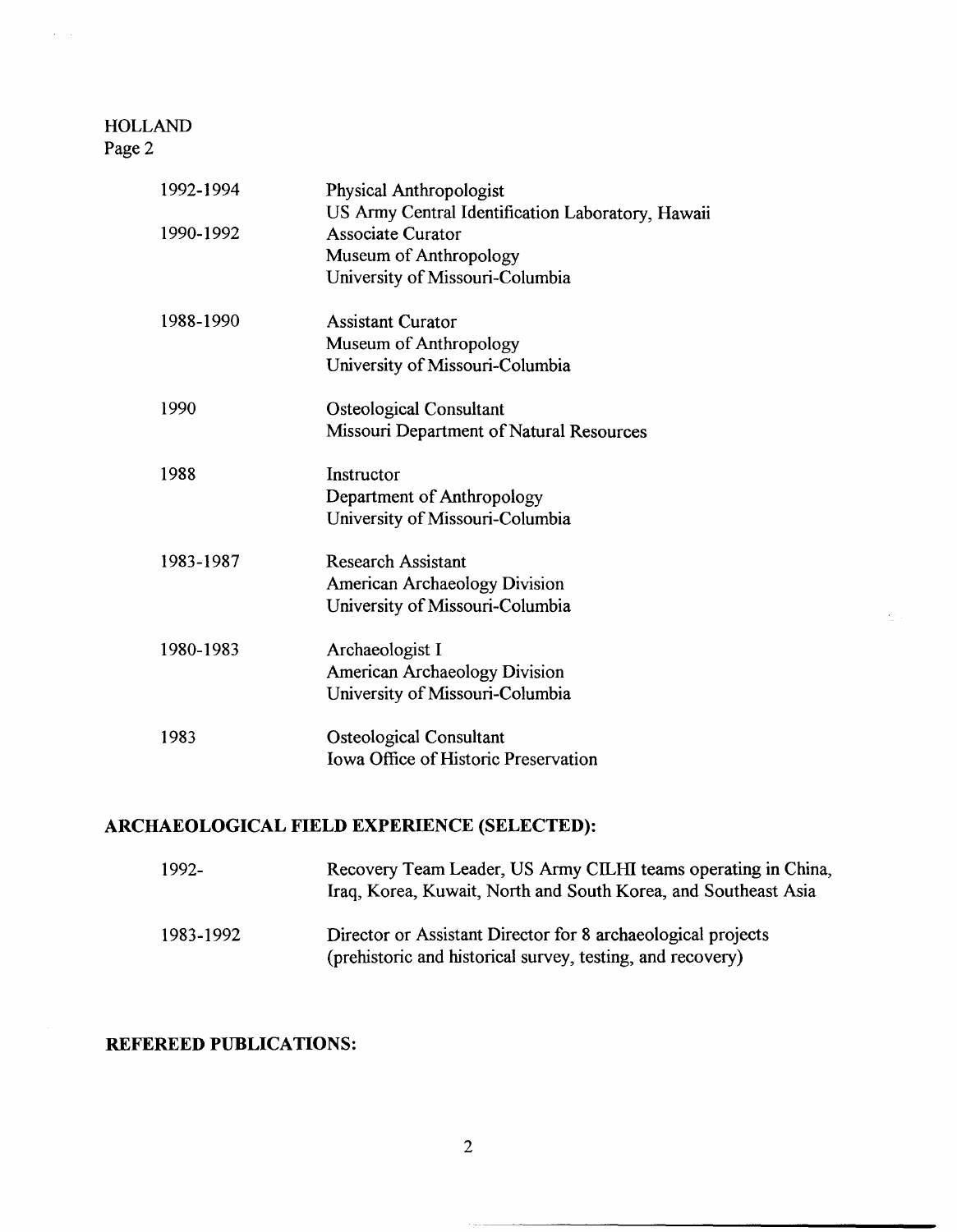| 1998 | Perimortem calcaneal and talar fractures sustained in a military<br>air crash in Vietnam. Journal of the American Podiatric Medical<br>Association, 88: 446-450. (coauthored with RW Mann).                             |
|------|-------------------------------------------------------------------------------------------------------------------------------------------------------------------------------------------------------------------------|
|      | A blue encrustation found on skeletal remains of Americans missing<br>in action in Vietnam. Forensic Science International, 97:79-86<br>(coauthored with RW Mann, ME Feather, CS Tumosa, and KN<br>Schneider).          |
| 1997 | Parasites, porotic hyperostosis, and the implications of changing<br>perspectives. American Antiquity, 62:183-93 (coauthored with MJ<br>O'Brien).                                                                       |
| 1995 | Estimation of adult stature from the calcaneus<br>and talus. American Journal of Physical Anthropology, 96:315-20                                                                                                       |
| 1994 | Evolutionary implications of design and performance characteristics<br>of prehistoric pottery. Journal of Archaeological Method and<br>Theory, 1:259-. (coauthored with MJ O'Brien, RJ Hoard, and GL<br>Fox)            |
| 1992 | The role of adaptation in archaeological explanation. American<br>Antiquity, 57:36-59 (coauthored with MJ O'Brien)                                                                                                      |
|      | Estimation of adult stature from fragmentary tibias. Journal of<br>Forensic Sciences, 37:1223-29                                                                                                                        |
| 1991 | Sex assessment using the proximal tibia. American Journal of<br>Physical Anthropology, 85:221-27                                                                                                                        |
| 1990 | Variation, selection, and the archaeological record. In Studies in<br>Archaeological Method and Theory, Vol 2, edited by MB<br>Schiffer. Tucson: University of Arizona Press. Pp. 31-79<br>(coauthored with MJ O'Brien) |
| 1989 | Fertility in the prehistoric Midwest: a critique of unifactorial<br>models. American Antiquity, 54:389-426                                                                                                              |
|      | Interpretive competition in the absence of appropriate data:<br>Monte Alban revisited. Current Anthropology, 30:191-200<br>(coauthored with MJ O'Brien, JA Ferguson, and DE Lewarch)                                    |

 $\bar{\omega}$  .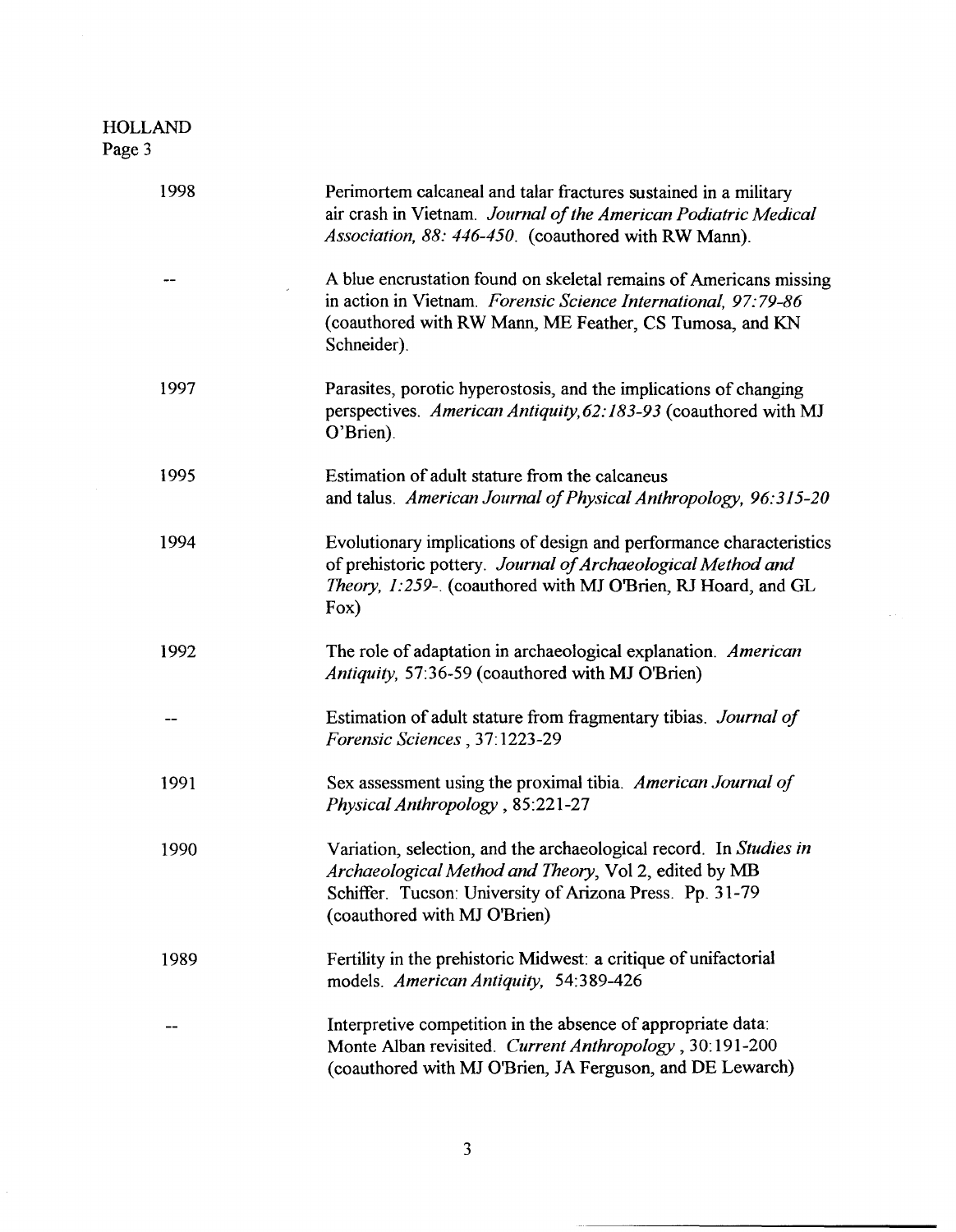|      | Use of the cranial base in the identification of fire victims.<br>Journal of Forensic Sciences, 34:458-60                                                                                          |
|------|----------------------------------------------------------------------------------------------------------------------------------------------------------------------------------------------------|
|      | Geoarchaeological evidence for prairie-mound formation in the<br>Mississippi alluvial valley, southeastern Missouri. Ouaternary<br>Research, 31:83-93 (coauthored with MJ O'Brien and RL<br>Lyman) |
| 1987 | Archaeological investigation of the area directly north of the old<br>courthouse in Arrow Rock, Missouri. Missouri Archaeologist,<br>48:67-89 (coauthored with CB Pulliam)                         |
| 1986 | Sex determination of fragmentary crania by analysis of the cranial<br>base. American Journal of Physical Anthropology, 70:203-08                                                                   |
|      | Race determination of fragmentary crania by analysis of the<br>cranial base. Journal of Forensic Sciences, 31:719-25                                                                               |
| 1984 | A pilot study in the thermal properties of buffalo chips. Plains<br>Anthropologist, 29:161-65                                                                                                      |

 $\mathcal{L}$ 

# **OTHER PUBLICATIONS:**

| 1999 | Forensic aviation archaeology: Finding and recovering American<br>MIA remains. In Lessons from the Past: An Introductory Reader<br><i>in Archaeology</i> , edited by KL Feder. Mountain View, CA:<br>Mayfield Publishing. Pp. 184-188. (Reprint of CRM article<br>coauthored with RW Mann). |
|------|---------------------------------------------------------------------------------------------------------------------------------------------------------------------------------------------------------------------------------------------------------------------------------------------|
| 1998 | In search of American MIAs: Forensic anthropology in action.<br>Smithsonian Institution, AnthroNotes 20: 13 (coauthored with RW<br>Mann)                                                                                                                                                    |
| 1997 | Human variables affecting postmortem alteration of human bone.<br>In Forensic Taphonomy: The Post-Mortem Fate of Human<br>Remains, edited by WD Haglund and MH Sorg. New York: CRC<br>Press, Inc. Pp. 263-274. (coauthored with BE Anderson and RW<br>Mann)                                 |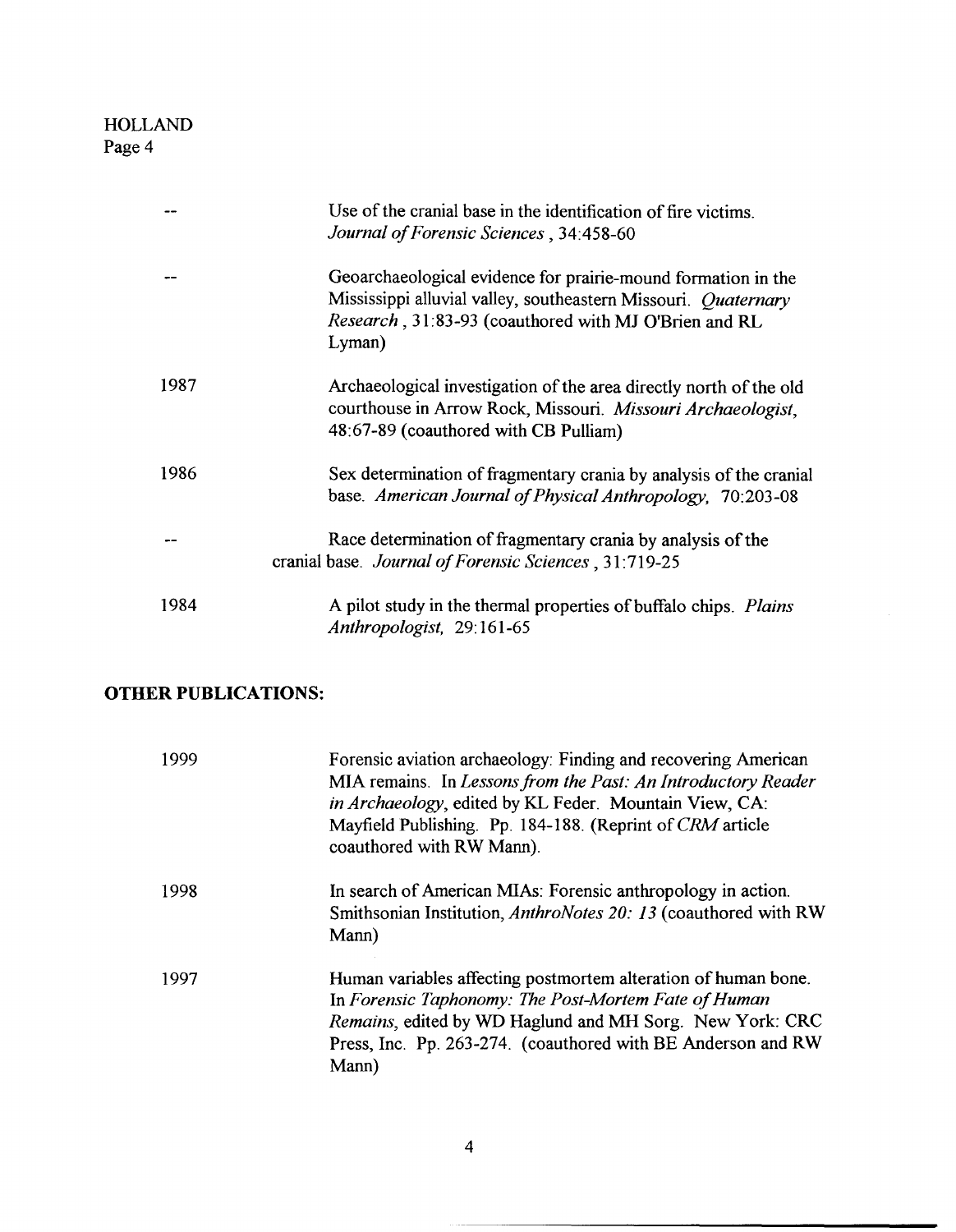| 1996 | Variation, selection, and the archaeological record.<br>In Evolutionary Archaeology: Theory and Application, edited by<br>MJ O'Brien. (Reprint of paper coauthored with MJ O'Brien)                                                                 |
|------|-----------------------------------------------------------------------------------------------------------------------------------------------------------------------------------------------------------------------------------------------------|
|      | Forensic aviation archaeology: Finding and recovering American<br>MIA remains. CRM 19 (10): 29-31 (coauthored with RW Mann).                                                                                                                        |
| 1995 | The nature and premise of a selection-based archaeology. In<br>Evolutionary Archaeology: Methodological Issues, edited by PA<br>Teltser. Tucson: University of Arizona Press. Pp. 175-200.<br>(coauthored with MJ O'Brien)                          |
|      | Behavioral archaeology and the extended phenotype. In Expanding<br>Archaeology, edited by JM Skibo, WH Walker, and AE Nielsen.<br>Salt Lake City: University of Utah Press. Pp. 143-161.<br>(coauthored with MJ O'Brien)                            |
|      | Skeletal Analysis. In Cat Monsters and Headpots: The Late<br>Mississippian-Period Prehistory of Pemiscot Bayou, Southeastern<br>Missouri, edited by MJ O'Brien. Columbia: University of Missouri<br>Press. Pp. 307-47.                              |
|      | Campbell [Site]. In Cat Monsters and Headpots: The Late<br>Mississippian-Period Prehistory of Pemiscot Bayou, Southeastern<br>Missouri, edited by MJ O'Brien. Columbia: University of Missouri<br>Press. Pp. 195-260. (coauthored with MJ O'Brien). |
| 1993 | Problems and Observations Related to the Forensic Identification<br>of Human remains Repatriated to the United States by North<br>Korea. Santa Monica: Rand Corporation. RAND/P-7820.                                                               |
| 1992 | Sequoyah's gift. Etc. Magazine, July/August: 8-10, 35                                                                                                                                                                                               |
| 1991 | Report of the archaeological excavation of a brick chamber<br>adjoining the Maus House, Jefferson City, Missouri. Missouri<br>Archaeological Society Quarterly, 8(1):12-17 (coauthored with<br>CB Pulliam)                                          |
|      | Faded glory: The rape of a national treasure [Spiro Mound]. <i>Etc.</i><br>Magazine, September/October: 20-23.                                                                                                                                      |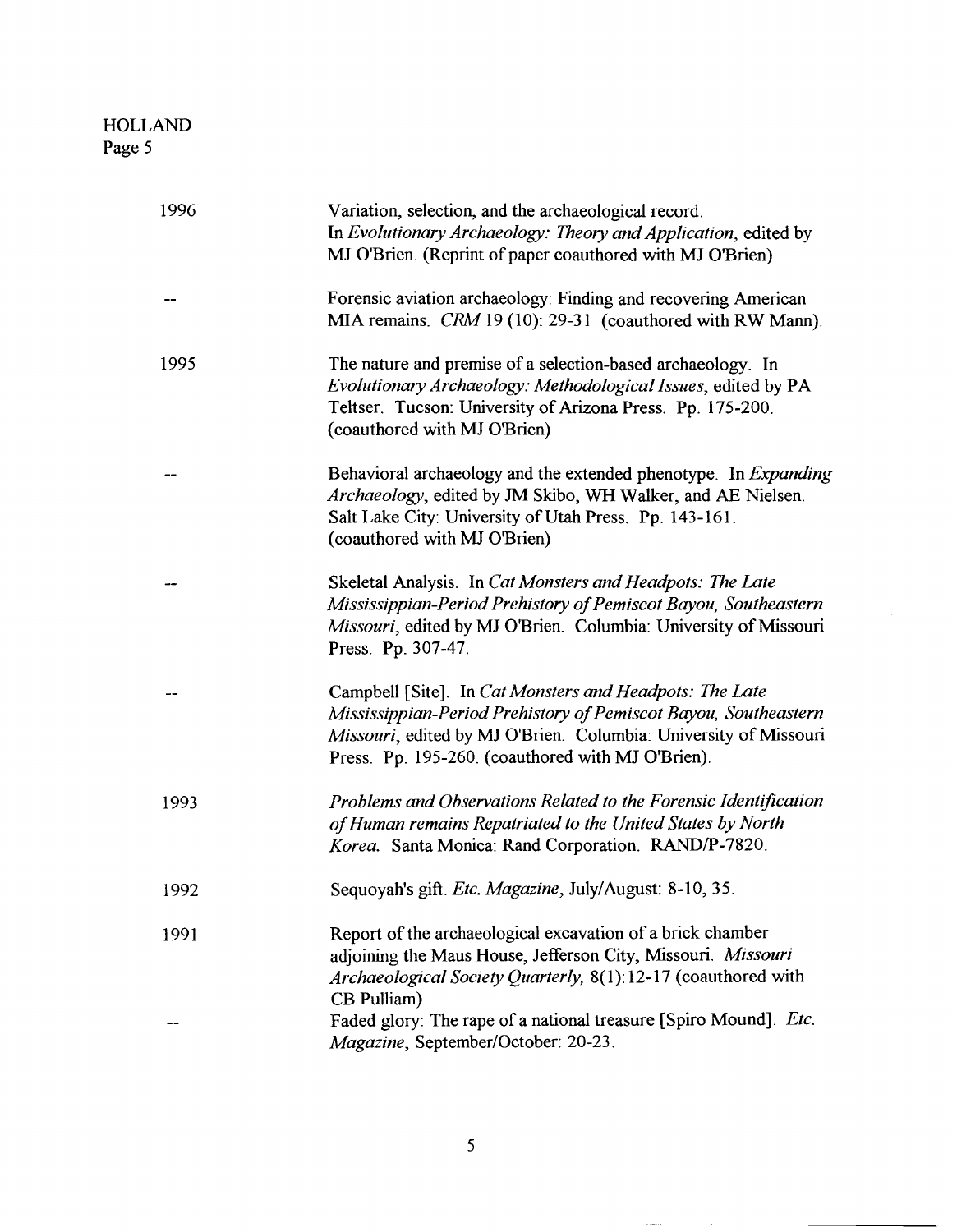| 1987 | How to create professional-looking photographic plates. Missouri<br>Archaeological Society Quarterly, 4(1):12-15 |
|------|------------------------------------------------------------------------------------------------------------------|
| 1985 | Painted skulls from Rockhouse Cave. Missouri Archaeological<br><i>Society Quarterly</i> , $2(2):8-10, 15-17$     |

#### UNPUBLISHED REPORTS (LAST 15 YEARS):

| 1992-     | Over 100 forensic reports prepared for the US Army CILHI,<br>the Honolulu Medical Examiner, and the New York State Police |
|-----------|---------------------------------------------------------------------------------------------------------------------------|
| 1986-1992 | Over 20 archaeological reports submitted to various federal and<br>state government agencies                              |

#### PAPERS PRESENTED (NATIONAL OR INTERNATIONAL MEETINGS):

1999 *The Role of Forensic Anthropology in the Age of DNA.* Advances in Personal Identification in Mass Disasters (Invited Conference Co-sponsored by the U.S. Army and the Smithsonian Institution). Honolulu, HI.

> *From Excavation to Identification: CILHI 's Role in the Resolution of Korean Airlines Flight 801.* Advances in Personal Identification in Mass Disasters (Invited Conference Co-sponsored by the U.S. Army and the Smithsonian Institution). Honolulu, HI. (coauthored with T Woltanski, D Rankin, H Dockall, and R Mann)

*The End of an Era? A Tribute to the Vietnam Tomb of the Unknown.* 5lst Annual Meeting of the American Academy of Forensic Sciences. Orlando, FL (coauthored with Y Daoudi, MA Morgan, CA Diefenbach, JH Ryan, TM Johnson, GM Conklin, K Duncan, KB Smigielski, EF Huffine, DR Rankin, RW Mann, KC McKlfresh, JJ Canik, V Arrnbrustmacher, and MM Holland)

*The Location and Recovery of U.S. War Dead: Vietnam, Korea, the Cold War, and World War* II. 13th Annual Henry F. Williams (NYSP) Homicide Seminar. Albany, NY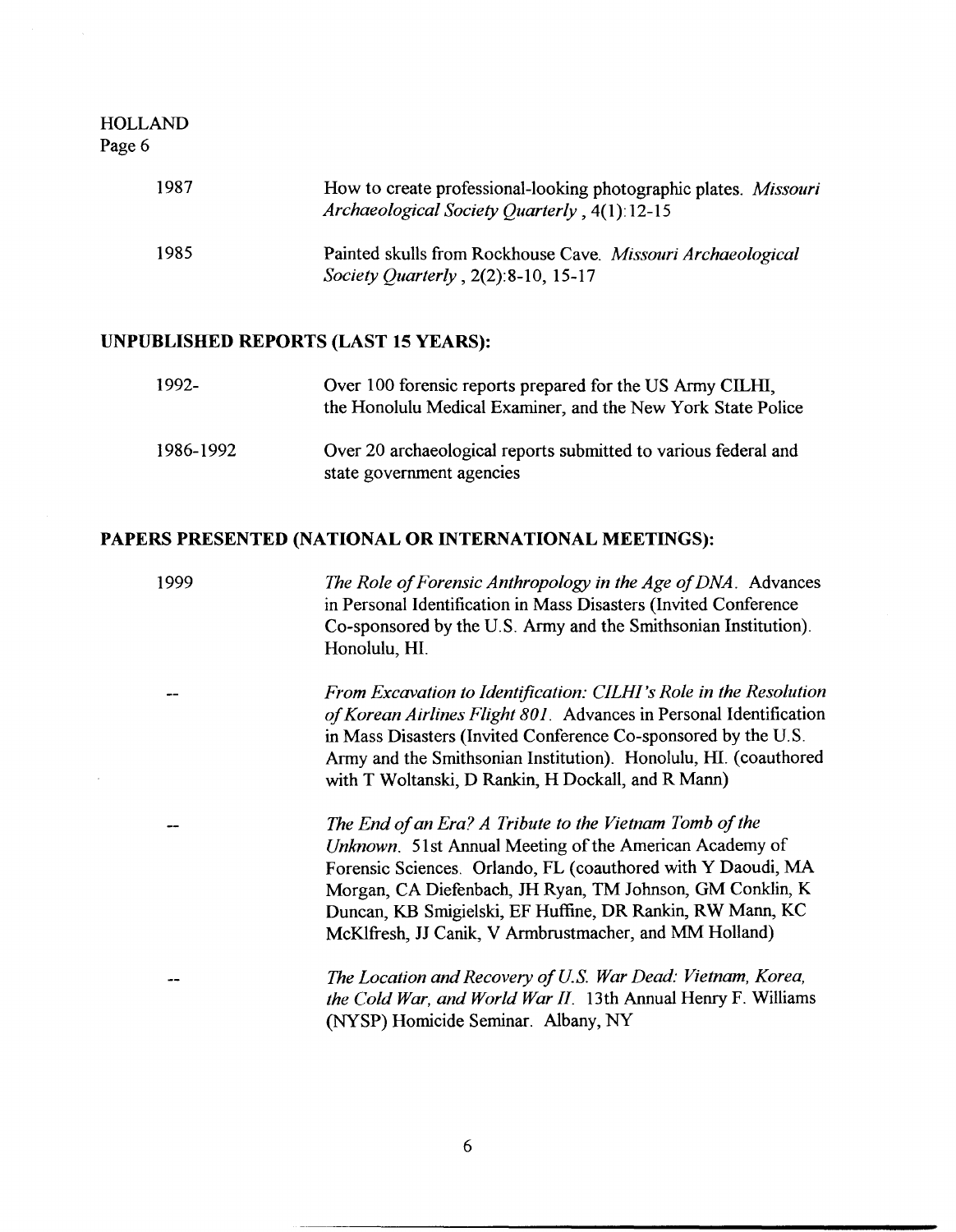$\hat{S}$  ,  $\hat{S}$ 

|                                                      | The Role of Anthropology in the Age of DNA. Advances in<br>Personal Identification in Mass Disasters (Invited Symposium).<br>Honolulu, HI                                                                                                                                                          |
|------------------------------------------------------|----------------------------------------------------------------------------------------------------------------------------------------------------------------------------------------------------------------------------------------------------------------------------------------------------|
| 1998                                                 | The Recovery and Identification of Human Remains from a World<br>War II Crash Site in Tibet. 50th Annual Meeting of the American<br>Academy of Forensic Sciences. San Francisco, CA (coauthored<br>with WE Grant and BC Smith)                                                                     |
|                                                      | The Recovery and Identification of Two American Pilots: Bones,<br>DNA and Footprints from Vietnam. 50th Annual Meeting of the<br>American Academy of Forensic Sciences. San Francisco, CA<br>(coauthored with RW Mann and JE Bell)                                                                 |
|                                                      | The Location and Recovery of U.S. War Dead: Vietnam, Korea,<br>the Cold War, and World War II. 12th Annual Henry F.<br>Williams (NYSP) Homicide Seminar. Albany, NY                                                                                                                                |
| 1997<br>Report.<br>Forensic<br>Smith, TD<br>Holland) | Multidisciplinary Approach in the Identification of Skeletal<br>Remains After 50 Years Submersion in Salt Water: A Case<br>49th Annual Meeting of the American Academy of<br>Sciences. New York, NY (coauthored with BC<br>Anderson, MA Morgan, RK Roby, MM                                        |
|                                                      | The Role of Archaeology in the Recovery of Military Personnel<br>Lost in Action During the Viet Nam War. 30th Annual<br>Meeting of the Society for Historical Archaeology. Corpus Christi,<br>Tx (coauthored with MK Trimble, C Slaymaker, D. Danielson, J.<br>Goldstein, M Kodak, and C. Pulliam) |
|                                                      | The Search for U.S. MIAs/POWs. 11th Annual Henry F.<br>Williams (NYSP) Homicide Seminar. Albany, NY (coauthored<br>with RW Mann)                                                                                                                                                                   |
| 1996                                                 | <i>The Search and Recovery of U.S. War Dead.</i> 10th Annual Henry<br>F. Williams (NYSP) Homicide Seminar. Albany, NY                                                                                                                                                                              |
| 1995                                                 | <i>Forensic Anthropology.</i> 9th Annual Henry F. Williams (NYSP)<br>Homicide Seminar. Albany, NY                                                                                                                                                                                                  |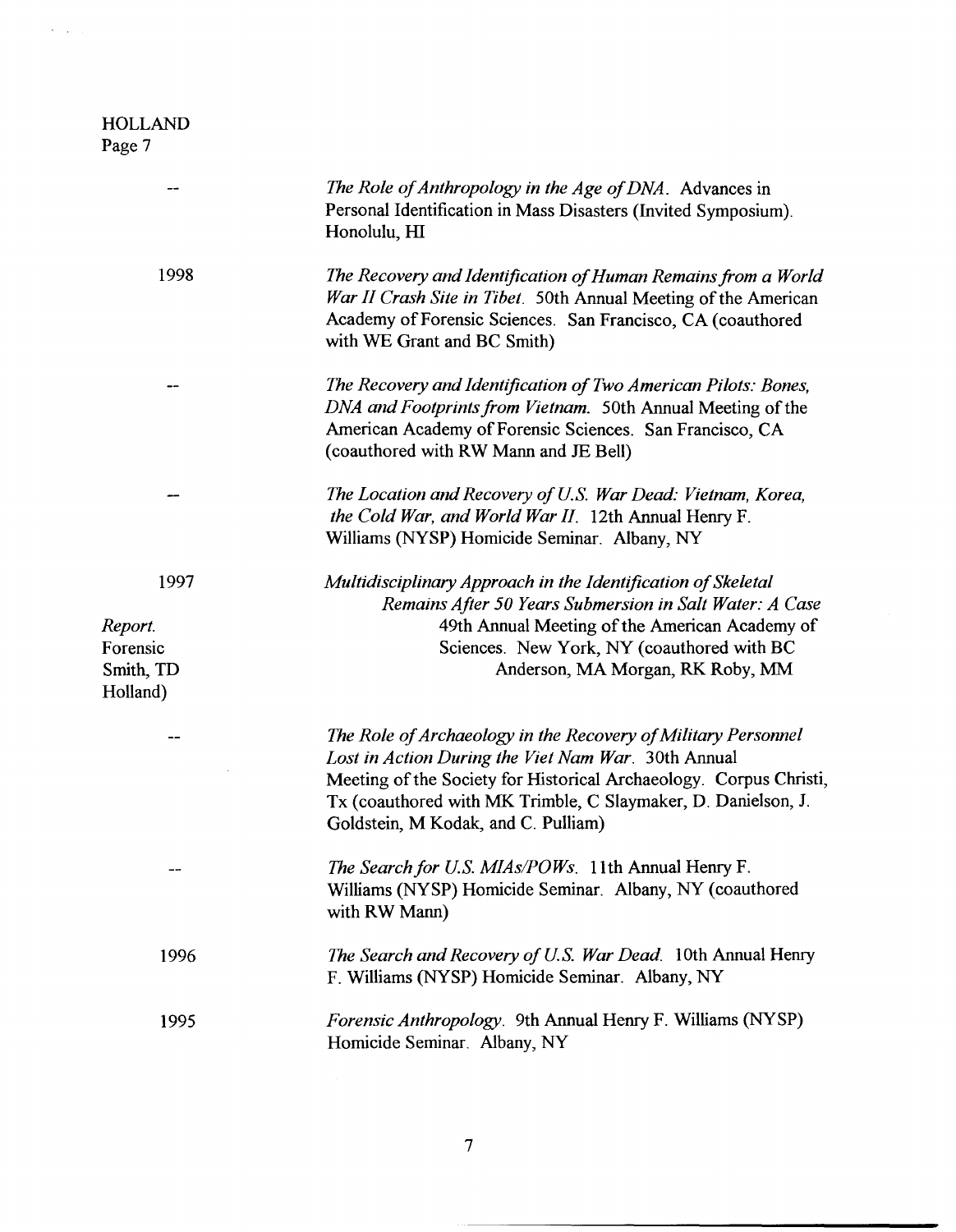$\mathcal{O}(\mathcal{L}^2)$ 

 $\hat{\boldsymbol{\gamma}}$ 

| 1994 | A Multidisciplinary Approach to the Identification of Skeletal<br>Remains. 46th Annual Meeting of the American Academy of<br>Forensic Sciences. San Antonio, TX (coauthored with JC Schmidt)             |
|------|----------------------------------------------------------------------------------------------------------------------------------------------------------------------------------------------------------|
| 1993 | Bioarchaeology of Southeast Missouri. 58th Annual Meeting of<br>the Society for American Archaeology. St. Louis, MO                                                                                      |
| 1992 | The Limits of Evolutionary Theory as Applied to Archaeology.<br>57th Annual Meeting of the Society for American Archaeology.<br>Pittsburgh, PA (coauthored with MJ O'Brien)                              |
|      | The Fit Between Behavioral Archaeology and a Darwinian-Based<br>Evolutionary Archaeology. 57th Annual Meeting of the Society<br>for American Archaeology. Pittsburgh, PA (coauthored with MJ<br>O'Brien) |
|      | Skeletal Trauma Resulting from Military Aircrashes. 4th Indo-<br>Pacific Congress on Legal Medicine and Forensic Sciences.<br>Bangkok, Thailand (coauthored with RW Mann)                                |
| 1991 | Evolutionary Selectionism and the Role of Archaeometry. 56th<br>Annual Meeting of the Society for American Archaeology. New<br>Orleans, LA (coauthored with MJ O'Brien)                                  |
|      | The Role of Adaptation in Archaeological Explanation.<br>56th Annual Meeting of the Society for American Archaeology.<br>New Orleans, LA (coauthored with MJ O'Brien)                                    |
| 1986 | Sex Determination of the Cranial Base. 55th Annual Meeting of<br>the American Association of Physical Anthropologists.<br>Albuquerque, NM                                                                |

# **FORENSIC COURSES TAUGHT:**

| 1999 | Forensic Anthropology, University of Hawaii-West Oahu                                                                    |
|------|--------------------------------------------------------------------------------------------------------------------------|
| 1998 | The Location and Recovery of Buried Bodies. Course taught to<br>the New York State Police                                |
| 1997 | The Location and Recovery of Buried Bodies. Course taught to<br>the Maine, New Hampshire, Vermont, New York, New Jersey, |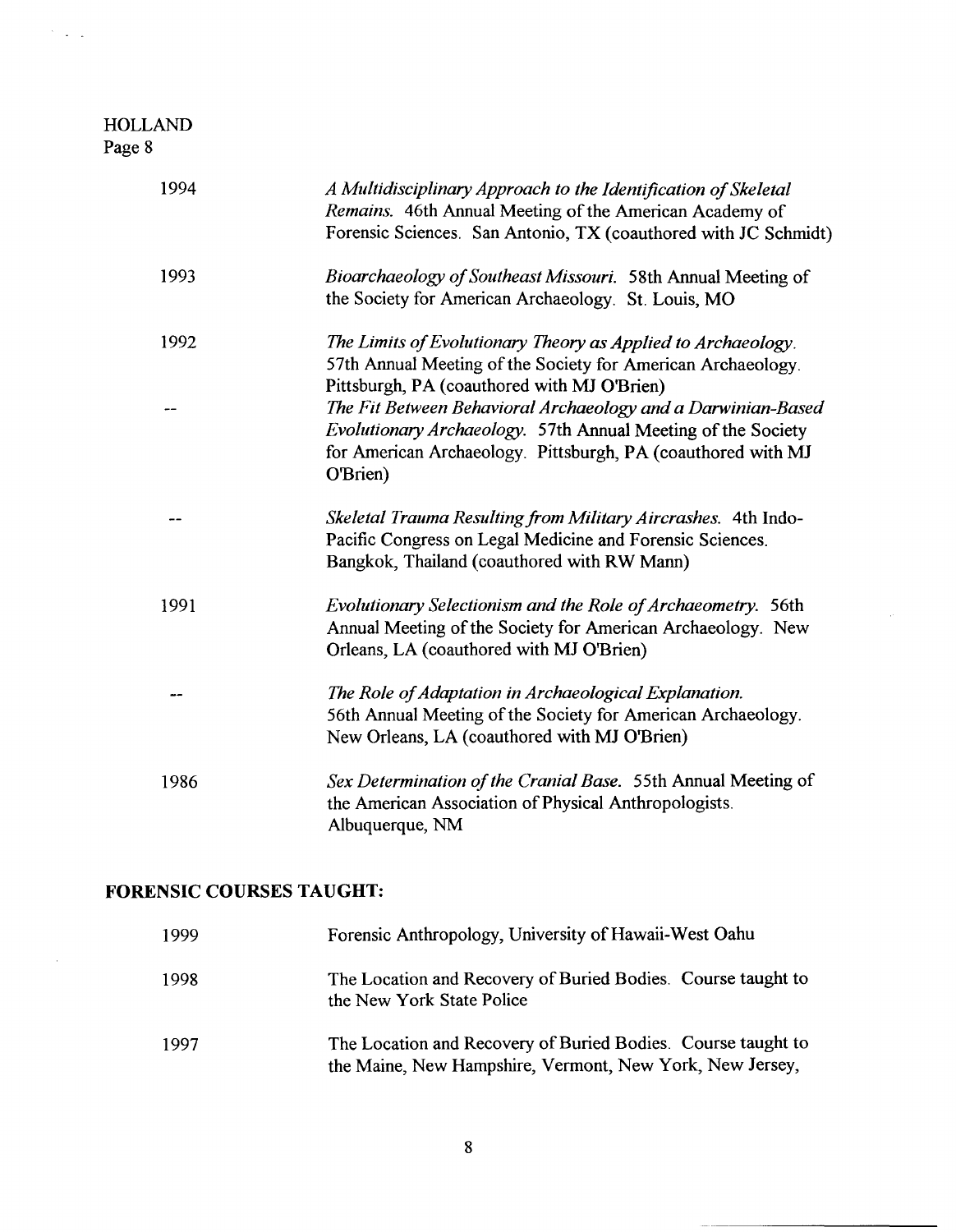| <b>HOLLAND</b><br>Page 9 |                                                                                           |
|--------------------------|-------------------------------------------------------------------------------------------|
|                          | Connecticut, Massachusetts, Rhode Island, and Pennsylvania<br><b>State Police</b>         |
| 1996                     | The Location and Recovery of Buried Bodies. Course taught to<br>the New York State Police |
| 1995                     | The Location and Recovery of Buried Bodies. Course taught to<br>the New York State Police |

 $\begin{minipage}[b]{0.5\linewidth} \centering \begin{tabular}{|l|l|l|l|} \hline & \multicolumn{1}{|l|l|l|} \hline \multicolumn{1}{|l|l|} \multicolumn{1}{|l|l|} \multicolumn{1}{|l|l|} \multicolumn{1}{|l|} \multicolumn{1}{|l|} \multicolumn{1}{|l|} \multicolumn{1}{|l|} \multicolumn{1}{|l|} \multicolumn{1}{|l|} \multicolumn{1}{|l|} \multicolumn{1}{|l|} \multicolumn{1}{|l|} \multicolumn{1}{|l|} \multicolumn{1}{|l|} \multicolumn$ 1